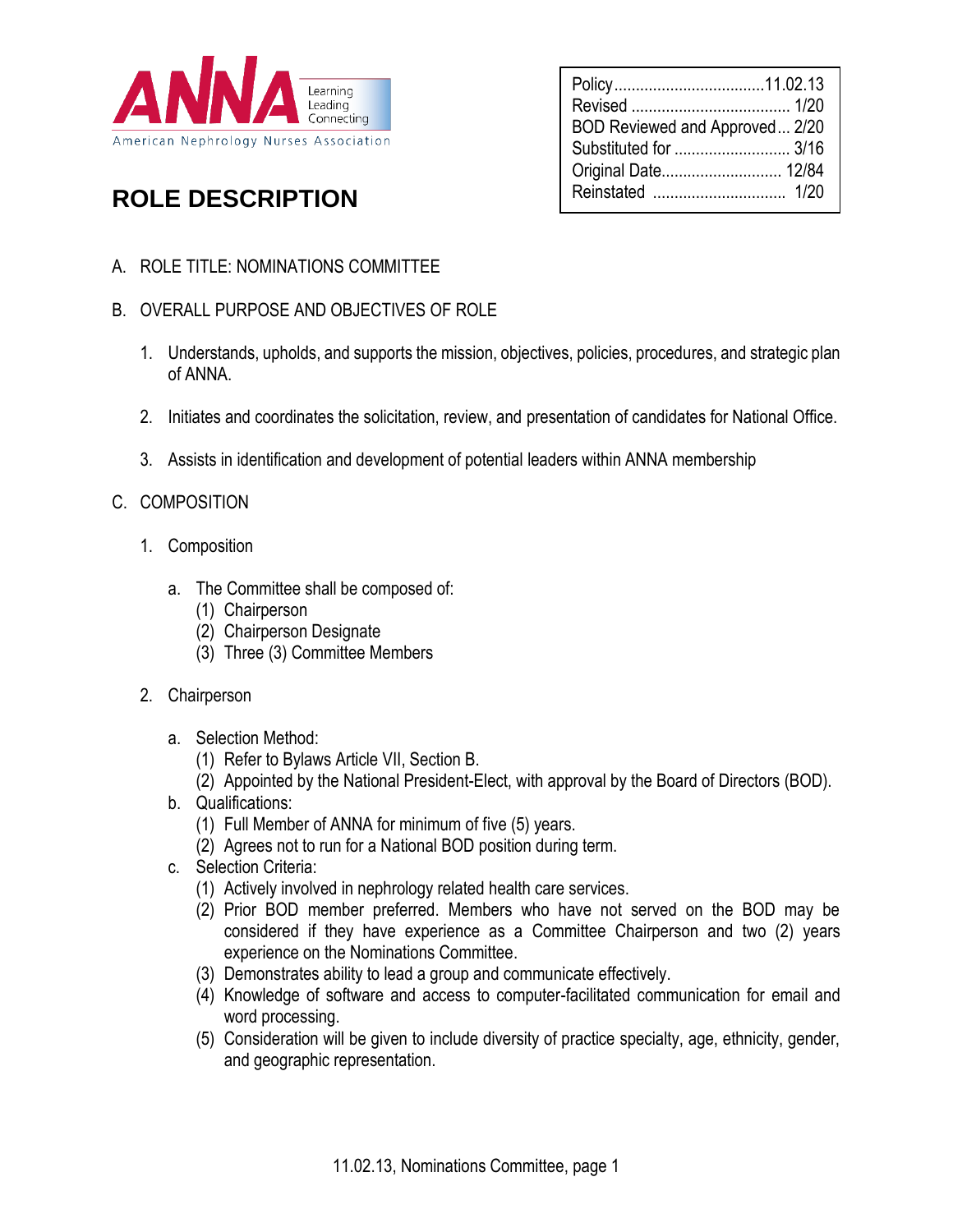### 3. Chairperson Designate

- a. Selection Method:
	- (1) Refer to Bylaws Article VII, Section B.
	- (2) Appointed by the National President-Elect, with approval by the BOD.
- b. Qualifications:
	- (1) Full Member of ANNA for a minimum of four (4) years.
	- (2) Agrees not to run for National BOD position during term.
- c. Selection Criteria:
	- (1) Actively involved in nephrology related health care services.
	- (2) Prior BOD member preferred. Members who have not served on the BOD may be considered if they have experience as a Committee Chairperson and one (1) year experience on the Nominations Committee.
	- (3) Demonstrates ability to lead a group and communicate effectively.
	- (4) Knowledge of software and access to computer-facilitated communication for email and word processing.
	- (5) Consideration will be given to include diversity of practice specialty, age, ethnicity, gender, and geographic representation.
- 4. Committee Members
	- a. Selection Method: Selected by the Chairperson.
	- b. Number of Committee Members: Three (3), plus the Chairperson and Chairperson Designate.
	- c. Qualifications:
		- (1) Full Member of ANNA for a minimum of three (3) years.
		- (2) Agrees not to run for a National BOD position during term.
	- d. Selection Criteria:
		- (1) Actively involved in nephrology related health care services.
		- (2) Current certification in nephrology nursing preferred.
		- (3) Knowledge of software and access to computer-facilitated communication for email and word processing.
		- (4) Consideration will be given to include diversity of practice specialty, age, ethnicity, gender, and geographic representation.

## D. TENURE

- 1. The Chairperson is appointed to serve a two (2) year term one (1) as Chairperson Designate, followed by one (1) as Chairperson. May be reappointed.
- 2. Committee members are appointed for a term of two (2) years with an optional reappointment of one (1) or two (2) years, at which time member must rotate off the committee for at least one (1) year.
- 3. Three (3) committee members at large with two (2) year staggered.
- E. GOVERNED BY CONSTITUTION AND/OR BYLAWS

Articles II, III, IV, V, VI, and X.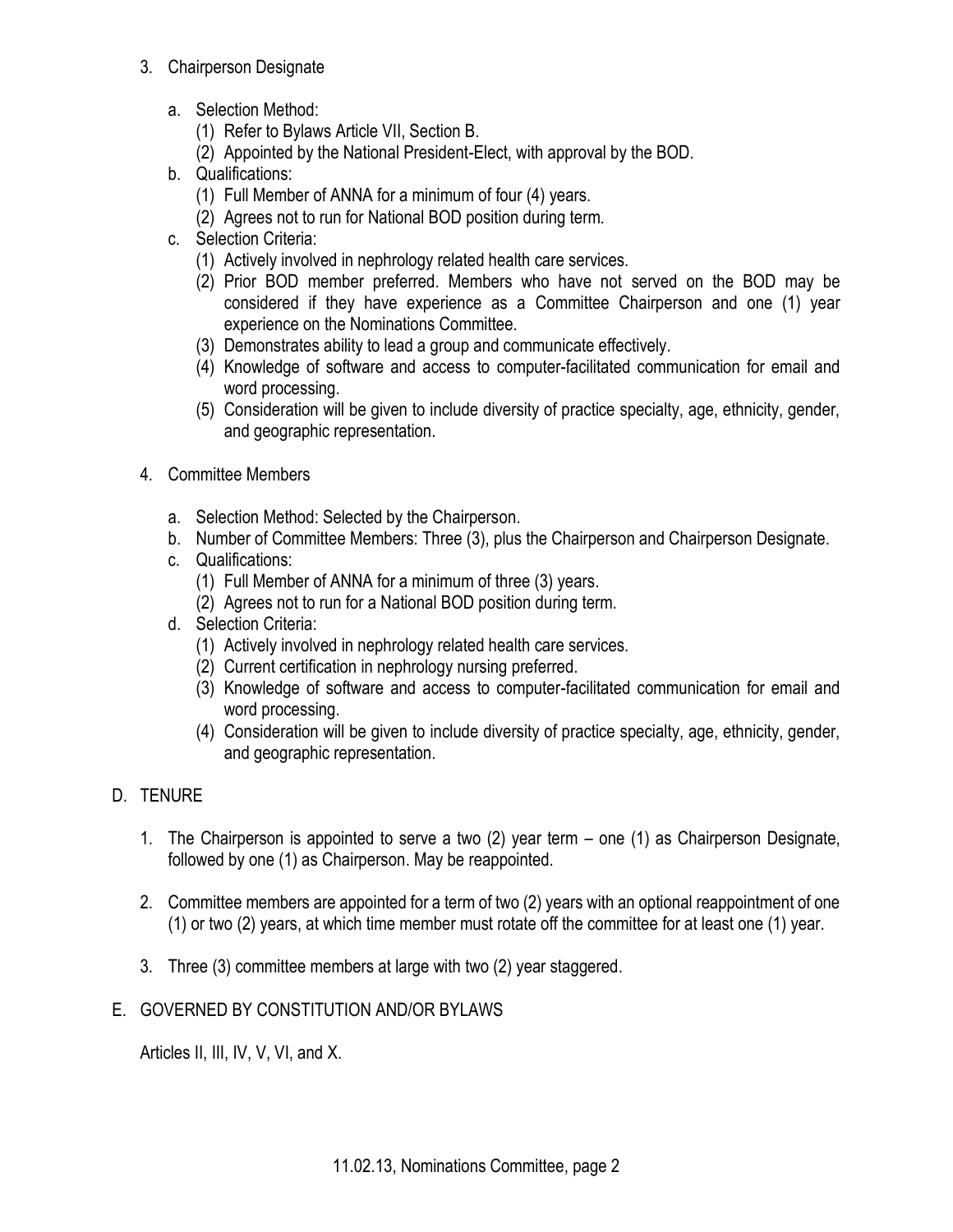## F. ATTENDANCE EXPECTED AT THE FOLLOWING MEETINGS:

- 1. Chairperson
	- a. National Symposium (outgoing).
	- b. Committee conference calls.
	- c. Own local ANNA chapter meetings.
- 2. Chairperson Designate
	- a. Committee conference calls.
	- b. Own local ANNA chapter meetings.
- 3. Committee Members
	- a. Committee conference calls.
	- b. Own local ANNA chapter meetings.
- **NOTE** Complimentary registration and/or expense reimbursement to ANNA meetings is provided per Policy & Procedure 4.18, *Complimentary Registration and Expense Reimbursement for ANNA Meetings*, and Policy & Procedure 4.19, *Withdrawal of Complimentary Registration and Expense Reimbursement to ANNA Meetings for Non-Functional Committee Member*.

### G. RESPONSIBILITIES OF CHAIRPERSON

- 1. Understands, upholds, and supports the mission, objectives, policies, procedures, and strategic plan of ANNA.
	- a. Serves as a standing Committee Chairperson.
		- (1) Ensures development, revision, and implementation of annual action plan congruent with the *Nephrology Nursing Scope and Standards of Practice,* to promote the strategic plan.
		- (2) Obtains input from the Board Liaison and appoints committee members.
		- (3) Provides meeting and conference call schedule at the beginning of the fiscal year.
		- (4) Disseminates information as needed, including but not limited to agendas, meeting minutes, conference call information, background information, articles, and other information as requested.
		- (5) Conducts meetings keeping agenda on track and honoring time commitments.
		- (6) Provides the following for *ANNA Update*:
			- Annual Report
			- Additional articles as needed or otherwise requested
		- (7) Reviews role description of position as requested and proposes changes to the National Secretary.
		- (8) Reviews policies and procedures pertinent to the position as requested and proposes changes to the appropriate Board Liaison.
		- (9) Submits written status report prior to BOD meetings and as requested to the Board Liaison. Notifies the Board Liaison immediately of significant changes or problems.
		- (10)Submits yearly budget and budget for special projects to the National Treasurer. Follows all budget guidelines as directed by ANNA Policy & Procedure.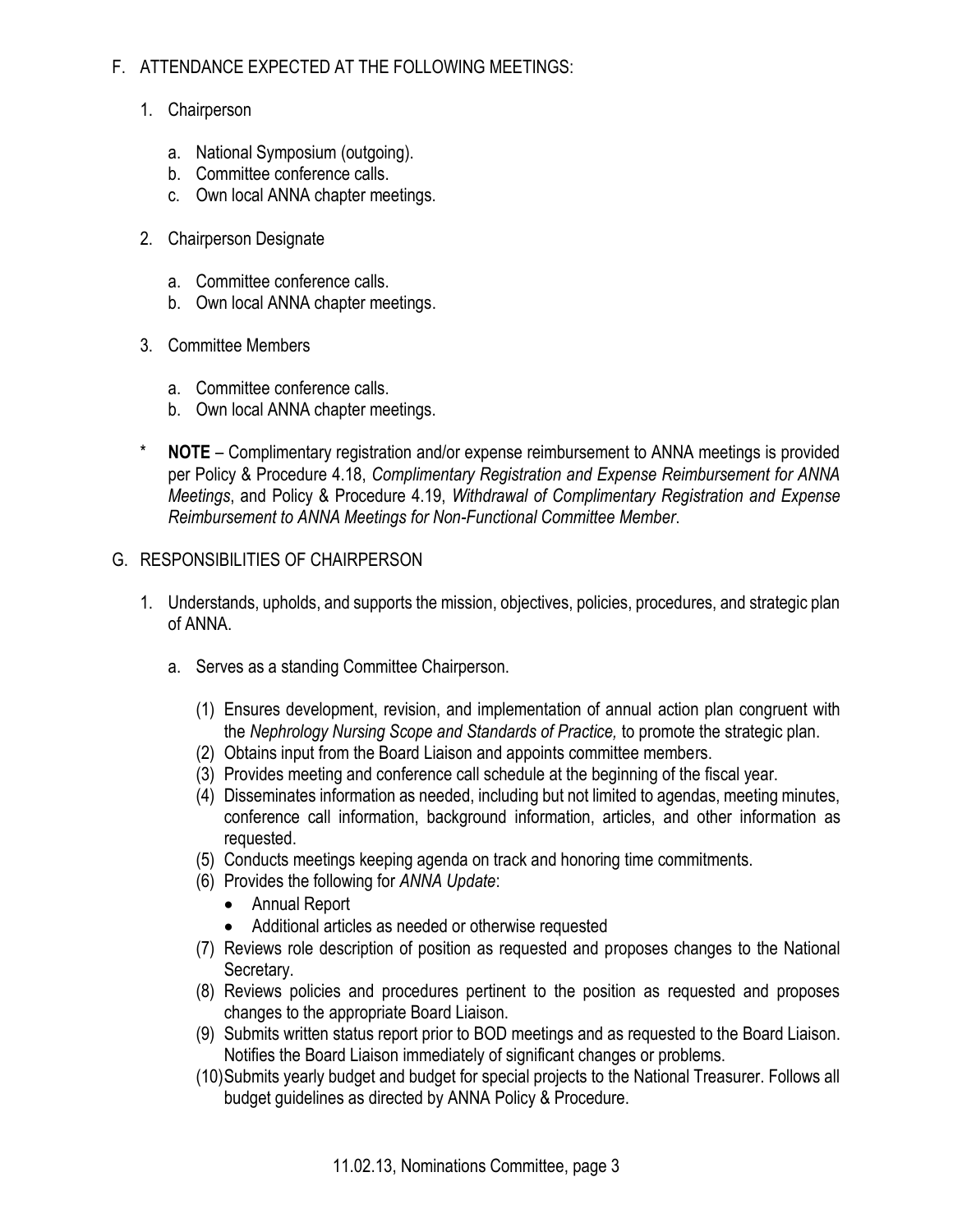(11)Reviews, evaluates, and responds to all materials presented to Committee Chairperson.

- (12)Prepares and presents ideas, problems, solutions, or programs of organizational and professional interest to the Board Liaison for consideration.
- (13)Assumes responsibilities delegated to him/her by the National President or BOD.
- b. Recognizes and advises the Board Liaison of changing outside influences which may influence the decisions of the BOD.
- 2. Initiates and coordinates the solicitation, review, and presentation of candidates for national office.
	- a. Solicits direct input from membership in selection process of national candidates via *ANNA Update* and/or the ANNA Website. (See Policy & Procedure 5.01, *Solicitation of Candidates for National Office*)
	- b. Actively organizes recruitment of candidates for national offices throughout the entire fiscal year.
	- c. Actively encourages qualified members to seek elected leadership roles throughout ANNA's fiscal year.
	- d. Provides potential candidates with pertinent information.
	- e. Assures compliance of candidates to policy and procedures for the candidate process and campaign rules.
	- f. Assures that candidates are qualified for offices they are seeking.
		- (1) Contacts previous Committee Chairpersons/Board Liaisons identified by the candidate as references for the role they are seeking.
		- (2) Contacts the National Office staff and provides an opportunity to provide input for each candidate in their previous national role(s).
		- (3) Discusses available educational opportunities in the ANNA Online Library with the potential candidates.
		- (4) Consults with the Board Liaison of prior Committee Chairpersons/Board Liaisons input as needed, if the potential candidate is not qualified for the position they are considering.
	- g. Keeps the BOD Liaison informed of status of candidates throughout the process; notifies the BOD of the lack of candidates for any position.
	- h. Reviews the Candidate Packet yearly for appropriateness of materials and solicits input for potential revision.

#### H. RESPONSIBILITIES OF THE CHAIRPERSON DESIGNATE

- 1. Understands, upholds, and supports the mission, objectives, policies, procedures, and strategic plan of ANNA.
	- a. Assists the Chairperson in completing his/her responsibilities as requested.
	- b. Assists in planning/implementation of action plan, strategic plan review, and suggestions for revision.
	- c. Recognizes and advises the Chairperson of changing outside influences which may influence the decisions of the BOD.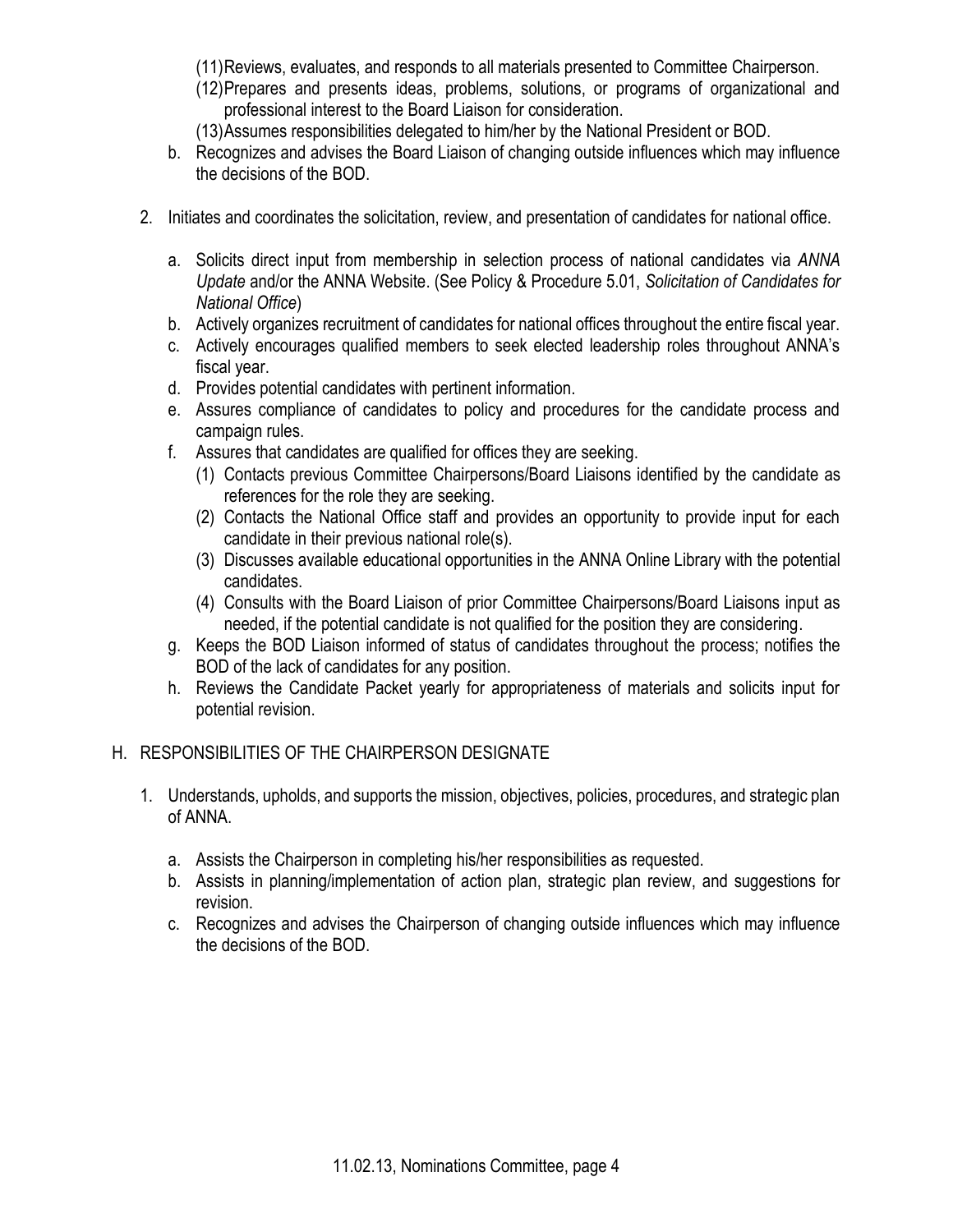- 2. Initiates and coordinates the solicitation, reviewing, and presentation of candidates for national office.
	- a. Reviews and suggests revision of policies and procedures for nominations as requested.
	- b. Actively encourages qualified members to seek elected leadership roles throughout ANNA's fiscal year.
	- c. Encourages candidate selection from the membership, ACST, Chapter Presidents, and Committee Chairpersons.
- 3. Orients to the role of Chairperson.
- I. RESPONSIBILITIES OF COMMITTEE MEMBERS
	- 1. Understand, uphold, and support the mission, objectives, policies, procedures, and strategic plan of ANNA.
		- a. Assists the Chairperson in completing his/her responsibilities as requested.
		- b. Assists in planning/implementation of action plan, strategic plan review, and suggestions for revision.
	- 2. Initiate and coordinate the solicitation, reviewing, and presentation of candidates for national office.
		- a. Reviews and suggests revision of policies and procedures for nominations as requested.
		- b. Actively encourages qualified members to seek elected leadership roles throughout ANNA's fiscal year.
		- c. Encourages candidate selection from the membership, ACST, Chapter Presidents, and Committee Chairpersons.
	- 3. Attends at least 75% of pre-scheduled conference calls or discusses ability to continue as effective member with Chairperson.
- J. RESPONSIBILITIES OF MANAGEMENT FIRM
	- 1. Distributes correspondence at the request of the Chairperson.
	- 2. Notifies Chairperson when candidate packets are requested and completed packets are received in the National Office.
	- 3. Revises and distributes Candidate Packet as instructed by the Chairperson.
	- 4. Forwards candidate material by established deadlines to the Chairperson.
	- 5. Facilitates placement of Candidate Packet and completed Bio Form on the ANNA Website as directed by the Chairperson.
	- 6. Implements design and mailing/emailing of the ballots at direction of the Chairperson.
	- 7. Coordinates electronic voting process with contracted agency.
	- 8. Prior to appointment, verifies appointee for the role of Committee Chairperson meets the qualifications outlined within the role description.